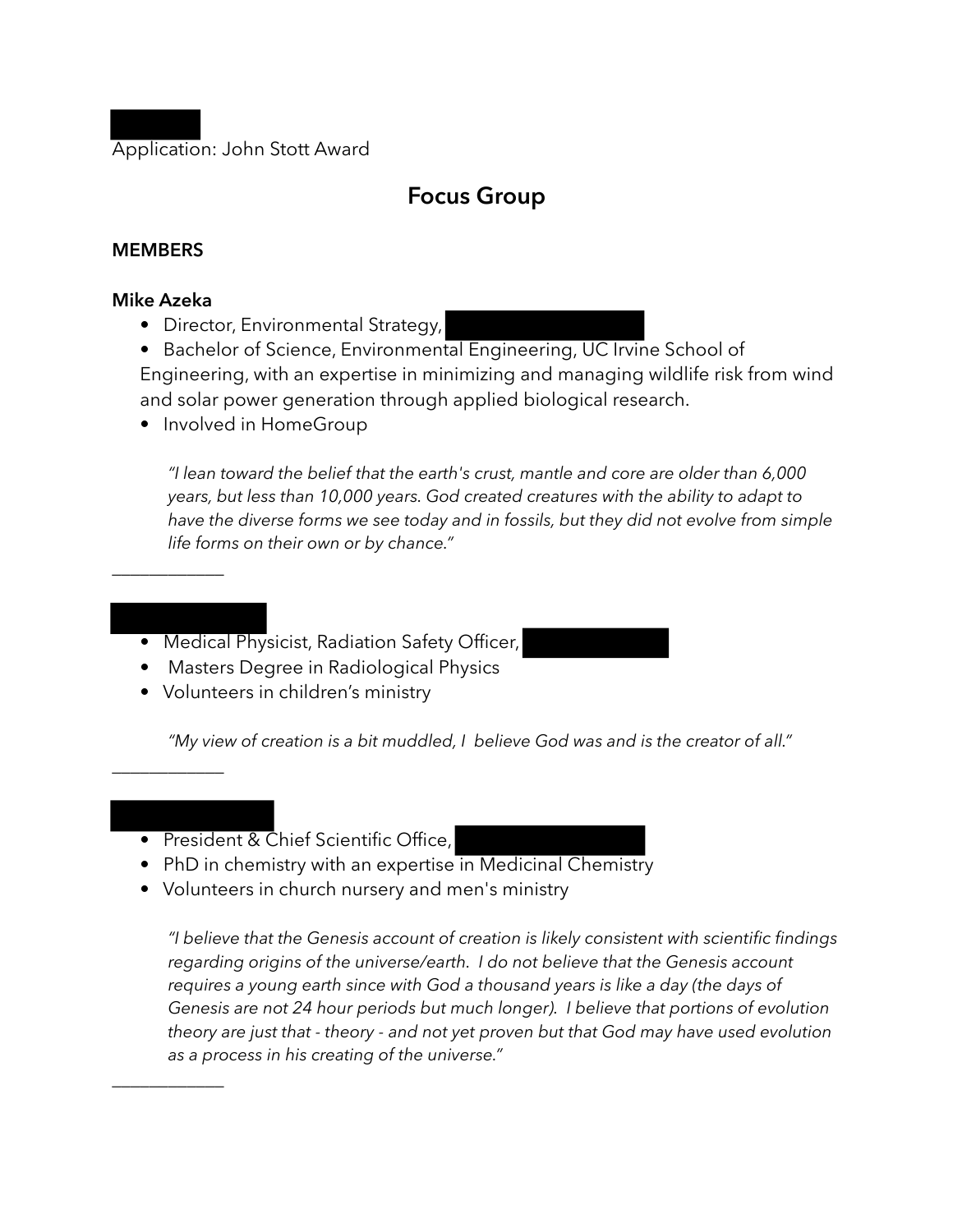• Lead Pastor,

*\_\_\_\_\_\_\_\_\_\_\_\_* 

- D.Min. Trinity Evangelical Divinity School with emphasis in leadership and preaching
- Lead pastor and primary preacher

*"Gravitate toward an old earth, day age, theory of Creation with a hunger for new learning through this focus group and program."*

- General Internist and Geriatrician
- M.D. Vanderbilt University
- Volunteers as church chairman on board and short-term missions trips

*"I believe that God created the universe in a wonderfully intricate way that may well have taken billions of years to get to where we are today. I think there is very suggestive evidence that much evolution has occurred over millions of years but my sense of creation is that it cannot be completely explained by evolution and that creation was initiated and ushered along through all its steps by God."* 

- Adjunct Professor
- PhD Biology

*\_\_\_\_\_\_\_\_\_\_\_\_* 

*\_\_\_\_\_\_\_\_\_\_\_\_* 

*\_\_\_\_\_\_\_\_\_\_\_\_* 

• Involved in HomeGroup

*"I believe that God allows the process of evolution to occur so that organisms can adapt to their ever changing environment (and survive!). Scientists use the terms "descent with modification" and natural selection when they explain the theories to students. It's an ingenious process that only God could have orchestrated."*

- Chief Scientific Officer,
- PhD Biology (Univ Colorado)
- Volunteers in church facility set up, involved in HomeGroup

*"My thoughts are best aligned with theistic evolution, and that biblical teaching and scientific evolutionary theory are compatible."*